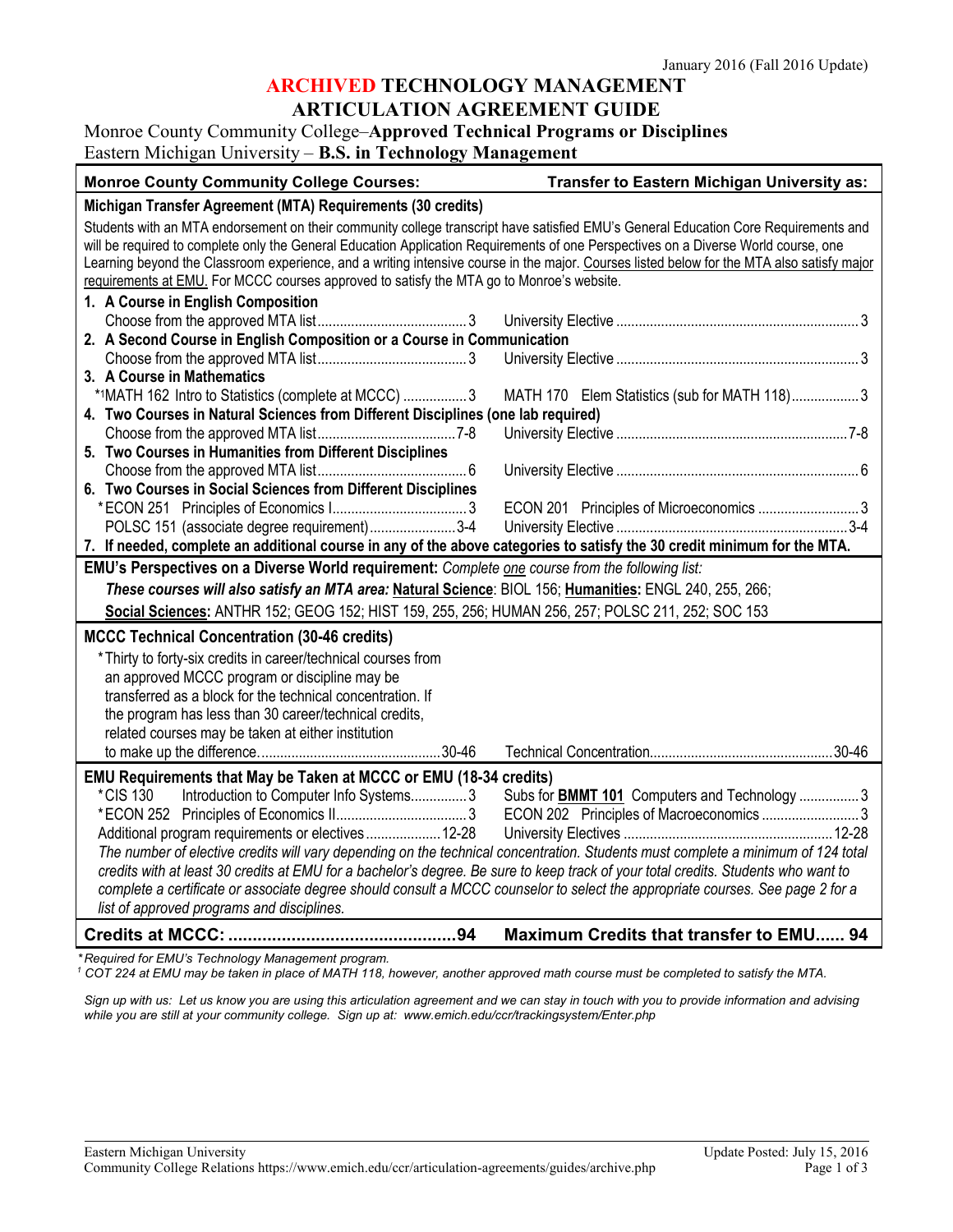### **ARCHIVED TECHNOLOGY MANAGEMENT ARTICULATION AGREEMENT GUIDE**

Monroe County Community College–**Approved Technical Programs or Disciplines**

Eastern Michigan University – **B.S. in Technology Management**

| <b>Completion of EMU's</b>                                                                                                                                                                                                                                                                                                                                                                                                                                                                                                                                                                                                                                                                                                                                                                                                                                                                                                                                                                                                                                                                                                                                                                                                                                                                                                                                                                                                                                                                                                                                                                                                                                                                                                                                                                                                                             |                                                                                                                                                                                                                                                                                                                                                                                                                                                                                                                                                                                                                                                                                                                                                                                                                                                         |
|--------------------------------------------------------------------------------------------------------------------------------------------------------------------------------------------------------------------------------------------------------------------------------------------------------------------------------------------------------------------------------------------------------------------------------------------------------------------------------------------------------------------------------------------------------------------------------------------------------------------------------------------------------------------------------------------------------------------------------------------------------------------------------------------------------------------------------------------------------------------------------------------------------------------------------------------------------------------------------------------------------------------------------------------------------------------------------------------------------------------------------------------------------------------------------------------------------------------------------------------------------------------------------------------------------------------------------------------------------------------------------------------------------------------------------------------------------------------------------------------------------------------------------------------------------------------------------------------------------------------------------------------------------------------------------------------------------------------------------------------------------------------------------------------------------------------------------------------------------|---------------------------------------------------------------------------------------------------------------------------------------------------------------------------------------------------------------------------------------------------------------------------------------------------------------------------------------------------------------------------------------------------------------------------------------------------------------------------------------------------------------------------------------------------------------------------------------------------------------------------------------------------------------------------------------------------------------------------------------------------------------------------------------------------------------------------------------------------------|
| <b>Technology Management Program</b><br>$(30-33 \text{ credits})$<br><b>Major Requirements</b><br><b>Core Courses (18 credits)</b><br>TM 130<br>TM 212<br>Management of Technological Change 3<br>TM 311<br>Information Technology Mgmt & Organizations  3<br><sup>1</sup> TM 314W Sociotechnical Systems Appr to Proc Imprmt  3<br>Senior Seminar in Technology Management  3<br>TM 415<br><b>Technology Mgmt Electives (12-15 credits)</b><br>(At least 3 hours at the 300/400 level must be completed.)<br><b>ACC 130</b><br>Accounting for Non-business majors(3)<br><b>ACC 240</b><br>Prin of Financial Accounting (3)<br><b>ACC 241</b><br>Prin of Managerial Accounting (3)<br>FIN 350<br>Principles of Finance (3)<br><b>FIN 358</b><br>Analysis of Financial Statements (3)<br><b>LAW 293</b><br>Legal Environment of Business (3)<br>LAW 403<br>Employment Law (3)<br>MGMT 384 Human Resource Management (3)<br>MGMT 386 Organizational Behavior & Theory (3)<br>MGMT 388 Intro to Entrepreneurship (3)<br><sup>1</sup> MGMT 480W Management Responsibility & Ethics (WI) (3)<br>MKTG 360 Principles of Marketing (3)<br>MKTG 369 Advertising (3)<br>MKTG 473 Marketing and Product Innovation (3)<br>TM 306 Quan Analysis of Sustainability Issues (3)<br>TM 308 Seminar in Technological Impacts (3)<br>TM 377/378/379 Special Topics (1/2/3)<br><sup>2</sup> TM 387L4 Cooperative Education (3)<br>TM 477/478/479 Special Topics (1/2/3)<br><b>LBC Requirement</b><br>$(0-3 \text{ credits})$<br>One Learning beyond the Classroom (LBC) course or<br>noncredit experience must be completed at EMU. TM 387<br>Cooperative Education satisfies the LBC requirement. See<br>program advisor for other choices.<br>Minimum Credits at EMU: 30-33<br>Minimum Credits to Graduate:124<br>The Technology Management program is offered online. | <b>Approved Monroe County CC Programs/Disciplines</b><br>Automotive Engineering Technology<br><b>Computer Information Systems:</b><br>Accounting/CIS<br><b>Computer Programming</b><br><b>Computer Science</b><br>Information Assurance and Security<br>PC support Technician<br><b>System Administration Specialist</b><br>Web Design<br>Web Development<br><b>Construction Management Technology</b><br>Criminal Justice/Law Enforcement<br>Electronics and Computer Technology<br>General Technology<br>Industrial Electricity / Electronics<br>Industrial Management<br>Mechanical Design Technology<br>Mechanical Engineering Technology<br>Metrology Technology<br>Nursing, Registered<br>Respiratory Therapy<br><b>Quality Systems Technology</b><br><b>Welding Technology</b><br>Additional programs by approval of the EMU Program Coordinator |

*<sup>1</sup> Satisfies EMU's Writing Intensive major requirement*

*<sup>2</sup> Satisfies EMU's "Learning beyond the Classroom" requirement*

*NOTE: If sufficient credits are not transferred, additional courses must be completed at EMU to reach the minimum of 124 credit hours required to graduate.*